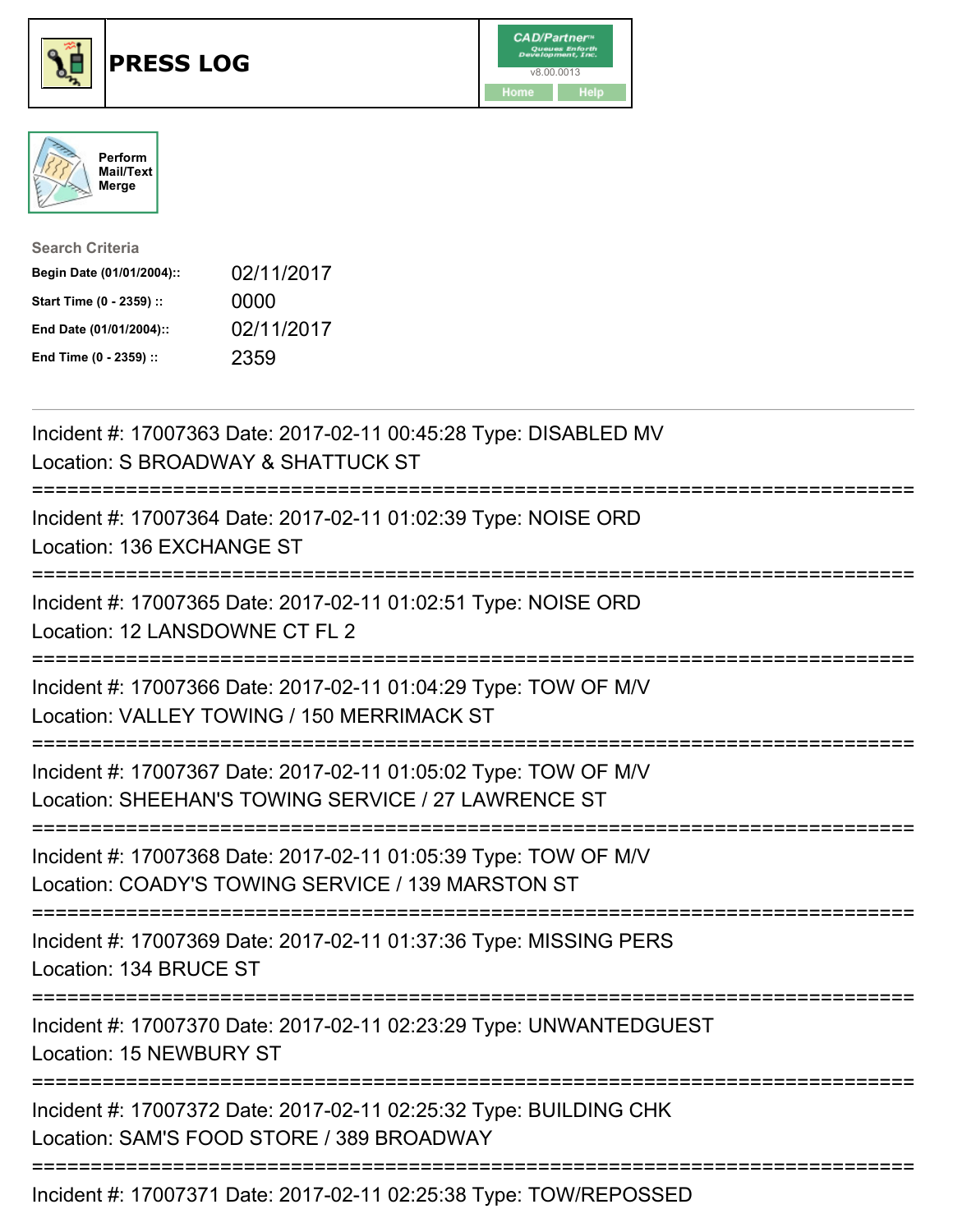Location: 122 CROSS ST

=========================================================================== Incident #: 17007373 Date: 2017-02-11 02:29:22 Type: M/V STOP Location: BROADWAY & CROSS ST =========================================================================== Incident #: 17007374 Date: 2017-02-11 02:31:22 Type: M/V STOP Location: HAVERHILL ST & RAILROAD ST =========================================================================== Incident #: 17007376 Date: 2017-02-11 02:36:15 Type: HIT & RUN M/V Location: BERKELEY ST & JACKSON ST =========================================================================== Incident #: 17007377 Date: 2017-02-11 02:36:34 Type: CK WELL BEING Location: CUMBERLAND FARMS / 320 S BROADWAY =========================================================================== Incident #: 17007375 Date: 2017-02-11 02:36:48 Type: BUILDING CHK Location: CITY MART / 576 HAVERHILL ST =========================================================================== Incident #: 17007378 Date: 2017-02-11 02:38:54 Type: M/V STOP Location: 1 CHICKERING ST =========================================================================== Incident #: 17007379 Date: 2017-02-11 02:40:11 Type: BUILDING CHK Location: 703 HAVERHILL ST =========================================================================== Incident #: 17007380 Date: 2017-02-11 02:40:32 Type: AUTO ACC/NO PI Location: 61 THORNDIKE ST =========================================================================== Incident #: 17007382 Date: 2017-02-11 02:41:40 Type: NOISE ORD Location: 5 PROVIDENCE ST =========================================================================== Incident #: 17007383 Date: 2017-02-11 02:41:56 Type: BUILDING CHK Location: 678 HAVERILL ST =========================================================================== Incident #: 17007381 Date: 2017-02-11 02:42:26 Type: M/V STOP Location: ESSEX ST & WINTER ST =========================================================================== Incident #: 17007384 Date: 2017-02-11 02:45:31 Type: UNWANTEDGUEST Location: 85 CROSS ST =========================================================================== Incident #: 17007385 Date: 2017-02-11 02:50:20 Type: AUTO ACC/NO PI Location: COMMON ST & UNION ST =========================================================================== Incident #: 17007386 Date: 2017-02-11 02:51:13 Type: AUTO ACC/NO PI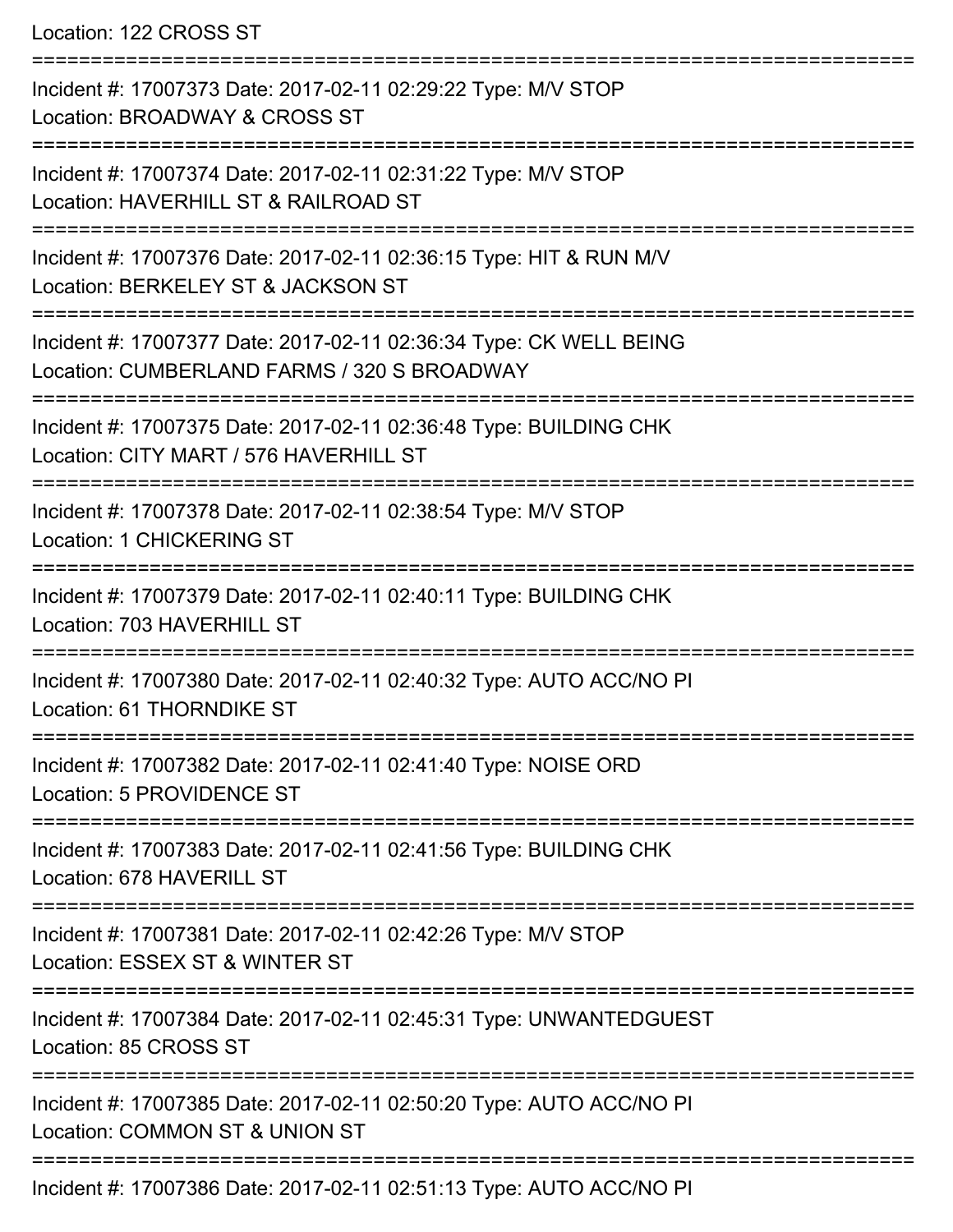| Incident #: 17007387 Date: 2017-02-11 02:52:43 Type: UNKNOWN PROB<br>Location: MCDONALDS / 50 BROADWAY        |
|---------------------------------------------------------------------------------------------------------------|
| Incident #: 17007388 Date: 2017-02-11 02:59:34 Type: AUTO ACC/UNK PI<br>Location: MERRIMACK ST & PARKER ST    |
| Incident #: 17007389 Date: 2017-02-11 03:27:40 Type: LOUD NOISE<br>Location: 550 BROADWAY                     |
| Incident #: 17007390 Date: 2017-02-11 03:35:06 Type: BUILDING CHK<br>Location: COMM HONDA / 1 COMMONWEALTH DR |
| Incident #: 17007391 Date: 2017-02-11 03:36:02 Type: DOMESTIC/PROG<br>Location: 277 HIGH ST FL 1              |
| Incident #: 17007392 Date: 2017-02-11 03:59:09 Type: M/V STOP<br>Location: ANDOVER ST & BLANCHARD ST          |
| Incident #: 17007393 Date: 2017-02-11 04:01:14 Type: M/V STOP<br>Location: 550 BROADWAY                       |
| Incident #: 17007394 Date: 2017-02-11 04:12:12 Type: LOUD NOISE<br>Location: 159 SALEM ST #1                  |
| Incident #: 17007395 Date: 2017-02-11 05:08:17 Type: MV/BLOCKING<br>Location: 243 ERVING AV                   |
| Incident #: 17007396 Date: 2017-02-11 05:23:26 Type: M/V STOP<br>Location: 1 COMMONWEALTH DR                  |
| Incident #: 17007397 Date: 2017-02-11 05:41:42 Type: DISTURBANCE<br><b>Location: 210 MERRIMACK ST</b>         |
| Incident #: 17007398 Date: 2017-02-11 05:45:45 Type: SUICIDE ATTEMPT<br>Location: 570 S UNION ST              |
| Incident #: 17007399 Date: 2017-02-11 05:46:02 Type: MV/BLOCKING<br>Location: 16 BELMONT ST                   |
| Incident #: 17007400 Date: 2017-02-11 05:49:56 Type: AUTO ACC/UNK PI                                          |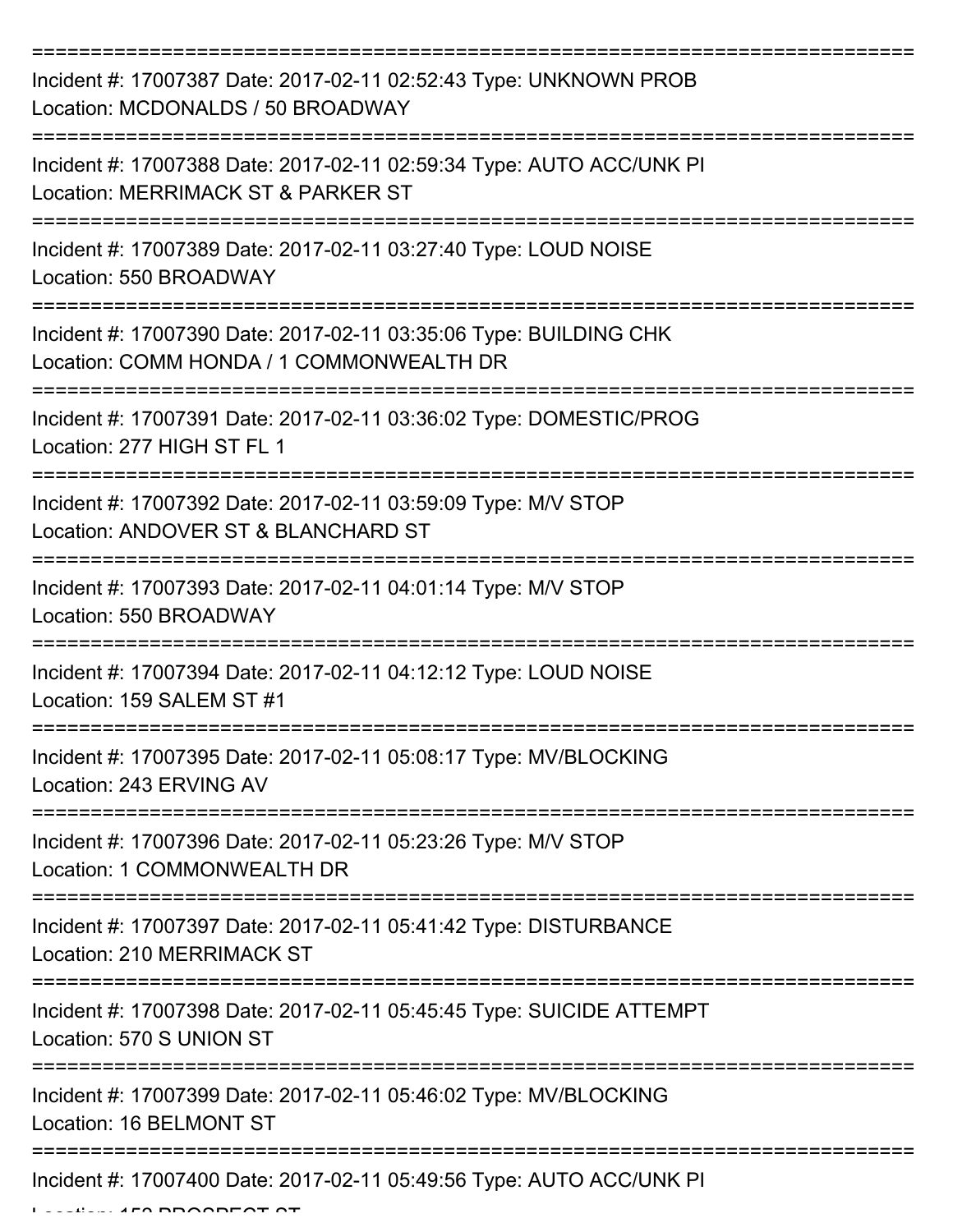| Incident #: 17007401 Date: 2017-02-11 06:24:13 Type: SEARCHWARRANT<br><b>Location: 64 MANCHESTER ST</b>                                       |
|-----------------------------------------------------------------------------------------------------------------------------------------------|
| Incident #: 17007402 Date: 2017-02-11 06:58:59 Type: MV/BLOCKING<br>Location: 69 STEARNS AV                                                   |
| Incident #: 17007403 Date: 2017-02-11 07:27:10 Type: SUS PERS/MV<br>Location: 400 WATER ST                                                    |
| Incident #: 17007404 Date: 2017-02-11 07:43:46 Type: UNWANTEDGUEST<br>Location: 143 UNION ST #1                                               |
| Incident #: 17007405 Date: 2017-02-11 08:21:40 Type: M/V STOP<br>Location: BROADWAY & LOWELL ST                                               |
| Incident #: 17007406 Date: 2017-02-11 08:30:59 Type: MV/BLOCKING<br>Location: FROSTY MUG / 275 MERRIMACK ST                                   |
| Incident #: 17007407 Date: 2017-02-11 08:32:21 Type: NOTIFICATION<br>Location: 45 MYRTLE ST FL 1                                              |
| Incident #: 17007408 Date: 2017-02-11 08:57:18 Type: STOL/MV/PAS<br>Location: 20 MELROSE ST                                                   |
| Incident #: 17007409 Date: 2017-02-11 09:07:23 Type: CK WELL BEING<br>Location: 48 FAIRMONT ST                                                |
| Incident #: 17007410 Date: 2017-02-11 09:09:50 Type: TOW OF M/V<br>Location: HAVERHILL ST & PROSPECT ST                                       |
| Incident #: 17007411 Date: 2017-02-11 09:11:59 Type: MV/BLOCKING<br>Location: 69 STEARNS AV FL 1ST                                            |
| Incident #: 17007412 Date: 2017-02-11 09:12:13 Type: ALARM/BURG<br>Location: 647 ANDOVER ST                                                   |
| Incident #: 17007413 Date: 2017-02-11 09:24:22 Type: MEDIC SUPPORT<br>Location: 58 BIGELOW ST FL 1ST<br>------------------------------------- |
| Incident #: 17007414 Date: 2017-02-11 09:50:18 Type: THREATS                                                                                  |

Location: 15 GROVE ST #1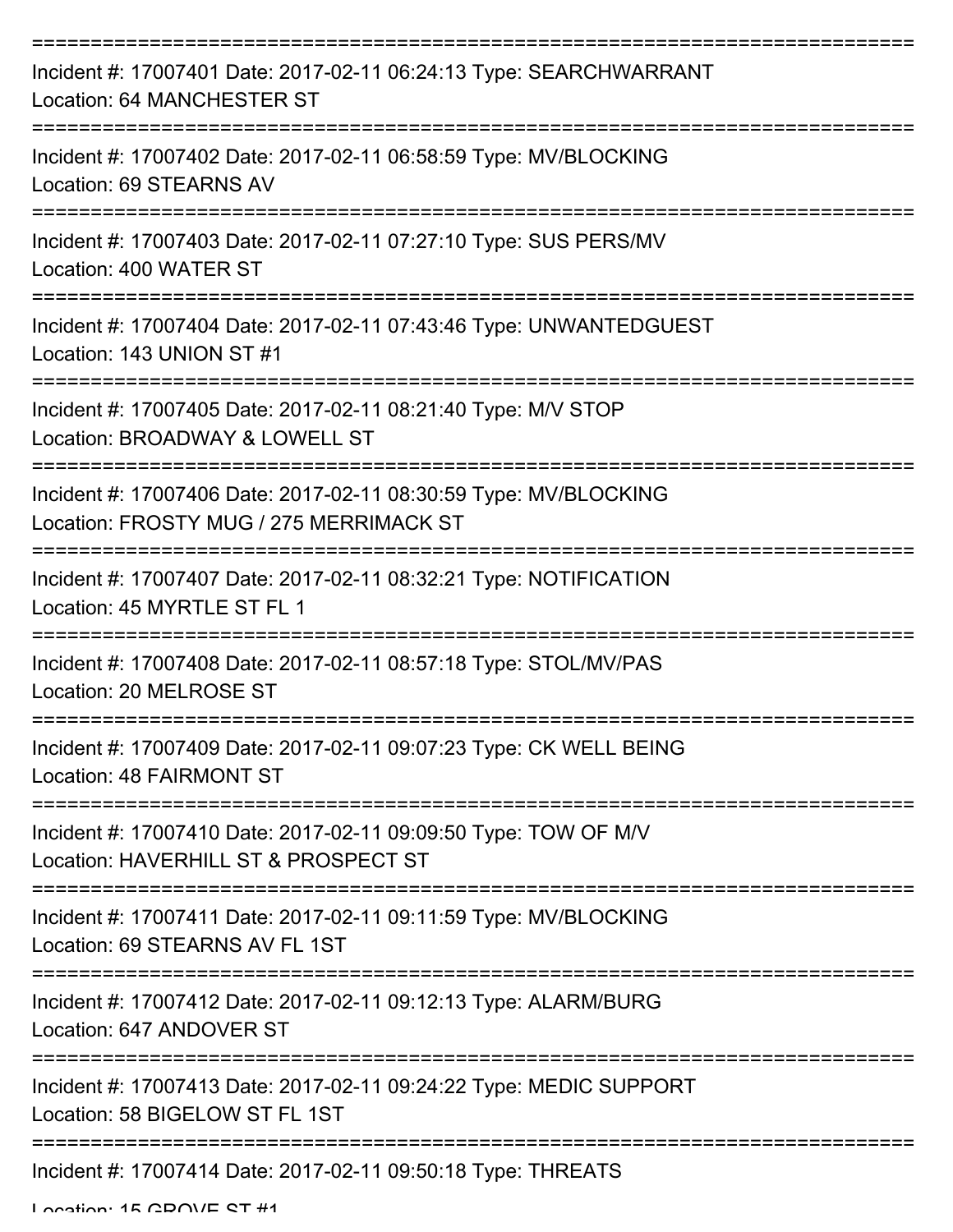| Incident #: 17007415 Date: 2017-02-11 09:53:10 Type: AUTO ACC/PI<br>Location: 905 ESSEX ST                       |
|------------------------------------------------------------------------------------------------------------------|
| Incident #: 17007416 Date: 2017-02-11 09:58:38 Type: TOW OF M/V<br>Location: TRESPASS HAFFNERS / 262 LAWRENCE ST |
| Incident #: 17007417 Date: 2017-02-11 10:03:36 Type: GENERAL SERV<br>Location: 22 PERRY AV                       |
| Incident #: 17007418 Date: 2017-02-11 10:05:45 Type: SUS PERS/MV<br>Location: 237 JACKSON ST                     |
| Incident #: 17007419 Date: 2017-02-11 10:08:55 Type: DISABLED MV<br>Location: 495 & MERRIMACK ST                 |
| Incident #: 17007420 Date: 2017-02-11 10:11:35 Type: SUS PERS/MV<br>Location: BURGER KING / 187 BROADWAY         |
| Incident #: 17007421 Date: 2017-02-11 10:51:31 Type: ANIMAL COMPL<br>Location: 40 MYRTLE ST                      |
| Incident #: 17007422 Date: 2017-02-11 10:57:03 Type: TENANT PROB<br>Location: 140 SARATOGA ST FL 3               |
| Incident #: 17007424 Date: 2017-02-11 11:05:26 Type: TOW OF M/V<br>Location: TRESPASS HAFFNERS / 262 LAWRENCE ST |
| Incident #: 17007423 Date: 2017-02-11 11:05:51 Type: SUS PERS/MV<br>Location: ESSEX ST & GALE ST                 |
| Incident #: 17007425 Date: 2017-02-11 11:17:57 Type: TOW OF M/V<br>Location: TRESPASS TRIPOLIS / 106 COMMON ST   |
| Incident #: 17007427 Date: 2017-02-11 11:37:17 Type: ALARMS<br>Location: 92 GENESEE ST                           |
| Incident #: 17007426 Date: 2017-02-11 11:38:30 Type: SUS PERS/MV<br>Location: 9 OAKLAND RD                       |
| Incident #: 17007428 Date: 2017-02-11 11:56:27 Type: M/V STOP<br>Location: 11 CUSTER ST                          |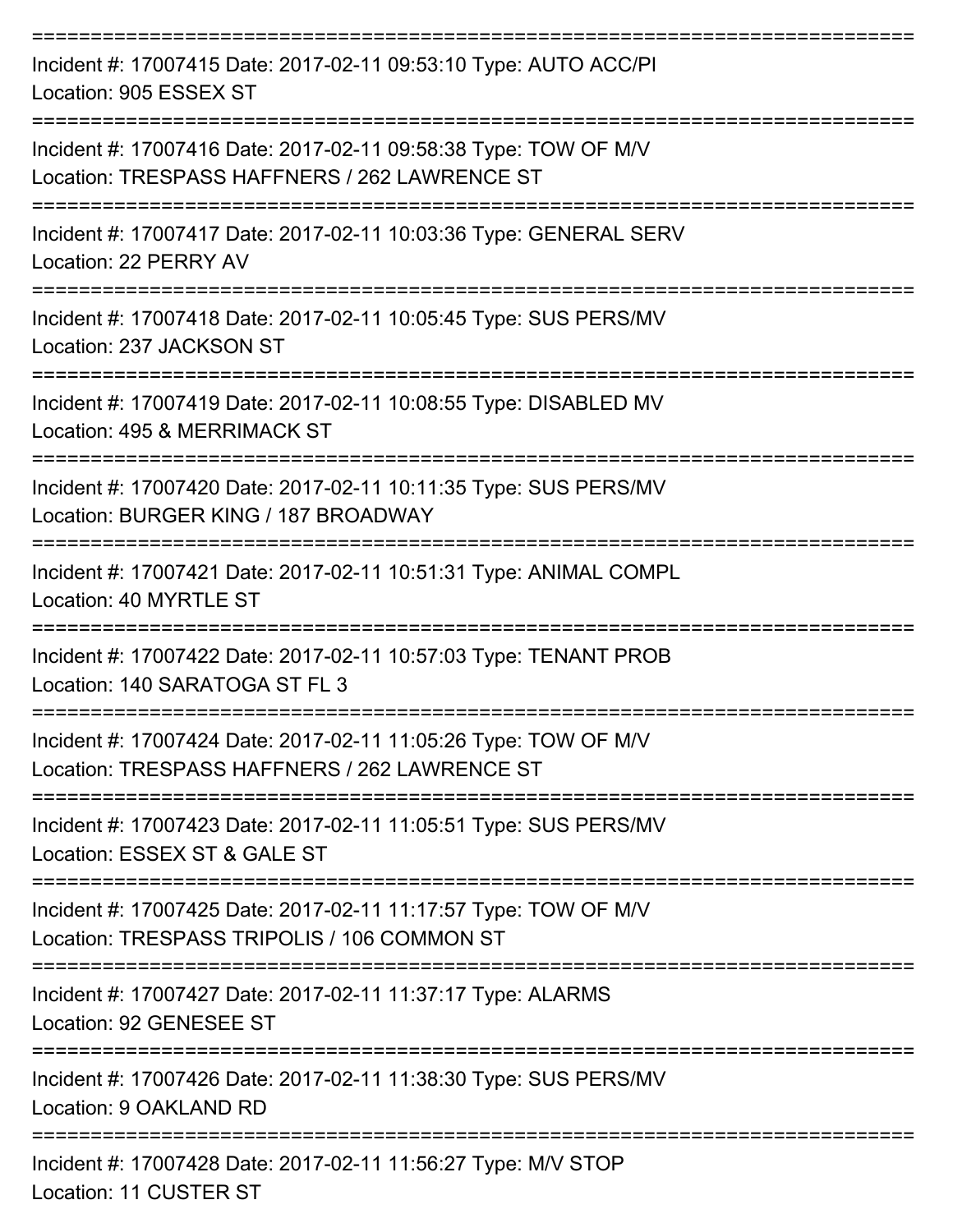| Incident #: 17007429 Date: 2017-02-11 12:10:47 Type: M/V STOP<br>Location: 55 WINTHROP AV                                     |
|-------------------------------------------------------------------------------------------------------------------------------|
| Incident #: 17007430 Date: 2017-02-11 12:21:58 Type: M/V STOP<br>Location: CANAL ST & LAWRENCE ST                             |
| Incident #: 17007431 Date: 2017-02-11 12:24:47 Type: M/V STOP<br>Location: 97 HIGH ST                                         |
| Incident #: 17007432 Date: 2017-02-11 12:25:13 Type: NEIGHBOR PROB<br>Location: 20 KNOX ST                                    |
| Incident #: 17007433 Date: 2017-02-11 12:26:51 Type: AUTO ACC/NO PI<br>Location: MERRIMACK ST & PARKER ST                     |
| Incident #: 17007434 Date: 2017-02-11 12:47:08 Type: DRUG VIO<br>Location: 97 WILLIAM ST                                      |
| Incident #: 17007435 Date: 2017-02-11 13:01:17 Type: AUTO ACC/NO PI<br>Location: BAILEY ST & SHAWSHEEN RD                     |
| Incident #: 17007436 Date: 2017-02-11 13:04:53 Type: MISSING PERS<br>Location: 17 KENDALL ST #3                               |
| Incident #: 17007437 Date: 2017-02-11 13:19:16 Type: TOW OF M/V<br>Location: TRESPASS LOFT 550 / 550 BROADWAY                 |
| Incident #: 17007438 Date: 2017-02-11 13:58:38 Type: M/V STOP<br>Location: HAFFNERS GAS STATION / 262 LAWRENCE ST             |
| ====================================<br>Incident #: 17007439 Date: 2017-02-11 14:01:53 Type: A&B PAST<br>Location: 253 LOWELL |
| Incident #: 17007440 Date: 2017-02-11 14:15:41 Type: M/V STOP<br>Location: HAFFNERS GAS STATION / 262 LAWRENCE ST             |
| Incident #: 17007441 Date: 2017-02-11 14:16:25 Type: KEEP PEACE<br>Location: 140 SARATOGA ST                                  |
| Incident #: 17007442 Date: 2017-02-11 14:39:34 Type: SUS PERS/MV<br>Location: 36 KATHERINE ST                                 |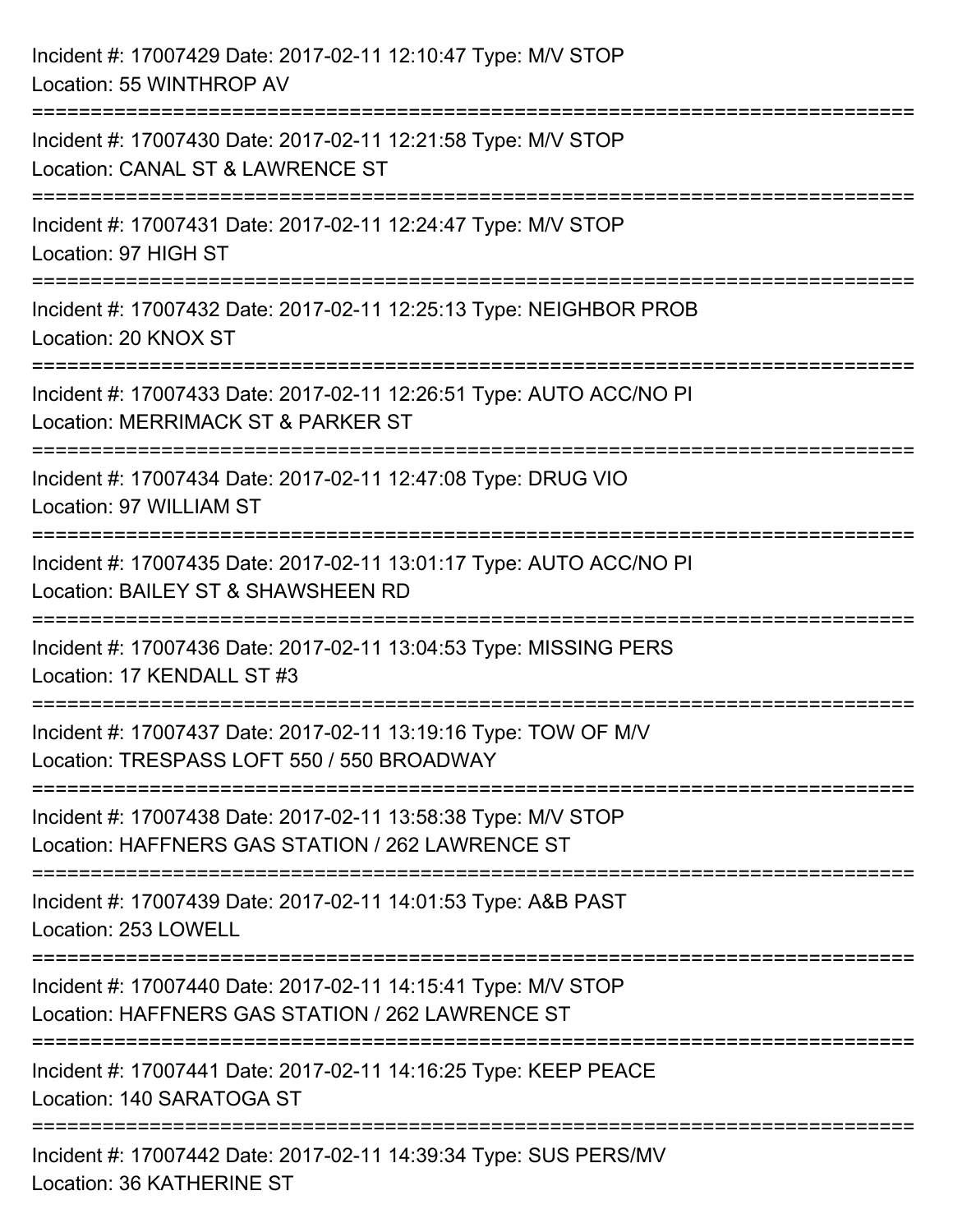| Incident #: 17007443 Date: 2017-02-11 14:41:54 Type: ALARM/BURG<br>Location: SOUTH LAWRENCE EAST SCHOOL / 165 CRAWFORD ST |
|---------------------------------------------------------------------------------------------------------------------------|
| Incident #: 17007444 Date: 2017-02-11 14:57:07 Type: TRESPASSING<br>Location: BURGER KING / 187 BROADWAY                  |
| Incident #: 17007446 Date: 2017-02-11 15:06:51 Type: SUS PERS/MV<br>Location: 16 EMERALD AV                               |
| Incident #: 17007445 Date: 2017-02-11 15:08:10 Type: KEEP PEACE<br>Location: 50 1/2 COMMON ST                             |
| Incident #: 17007447 Date: 2017-02-11 15:10:18 Type: ALARMS<br>Location: 380 LOWELL ST                                    |
| Incident #: 17007448 Date: 2017-02-11 15:55:48 Type: AUTO ACC/UNK PI<br>Location: 85 MANCHESTER ST                        |
| Incident #: 17007449 Date: 2017-02-11 16:35:54 Type: INVEST CONT<br>Location: 130 SPRUCE ST FL 1<br>==================    |
| Incident #: 17007450 Date: 2017-02-11 16:43:28 Type: INVEST CONT<br>Location: 17 KENDALL ST FL 3                          |
| Incident #: 17007451 Date: 2017-02-11 17:10:28 Type: NOISE ORD<br>Location: 61 ABBOTT ST                                  |
| Incident #: 17007452 Date: 2017-02-11 17:23:40 Type: M/V STOP<br>Location: COMMON ST & HAMPSHIRE ST                       |
| Incident #: 17007453 Date: 2017-02-11 17:26:11 Type: AUTO ACC/NO PI<br>Location: BALLARD RD                               |
| Incident #: 17007454 Date: 2017-02-11 17:27:14 Type: M/V STOP<br>Location: ESSEX ST & HAMPSHIRE ST                        |
| Incident #: 17007455 Date: 2017-02-11 17:31:18 Type: M/V STOP<br>Location: AMESBURY ST & LOWELL ST                        |
| Incident #: 17007456 Date: 2017-02-11 17:32:10 Type: M/V STOP<br>Location: BERKELEY ST & JACKSON ST                       |

===========================================================================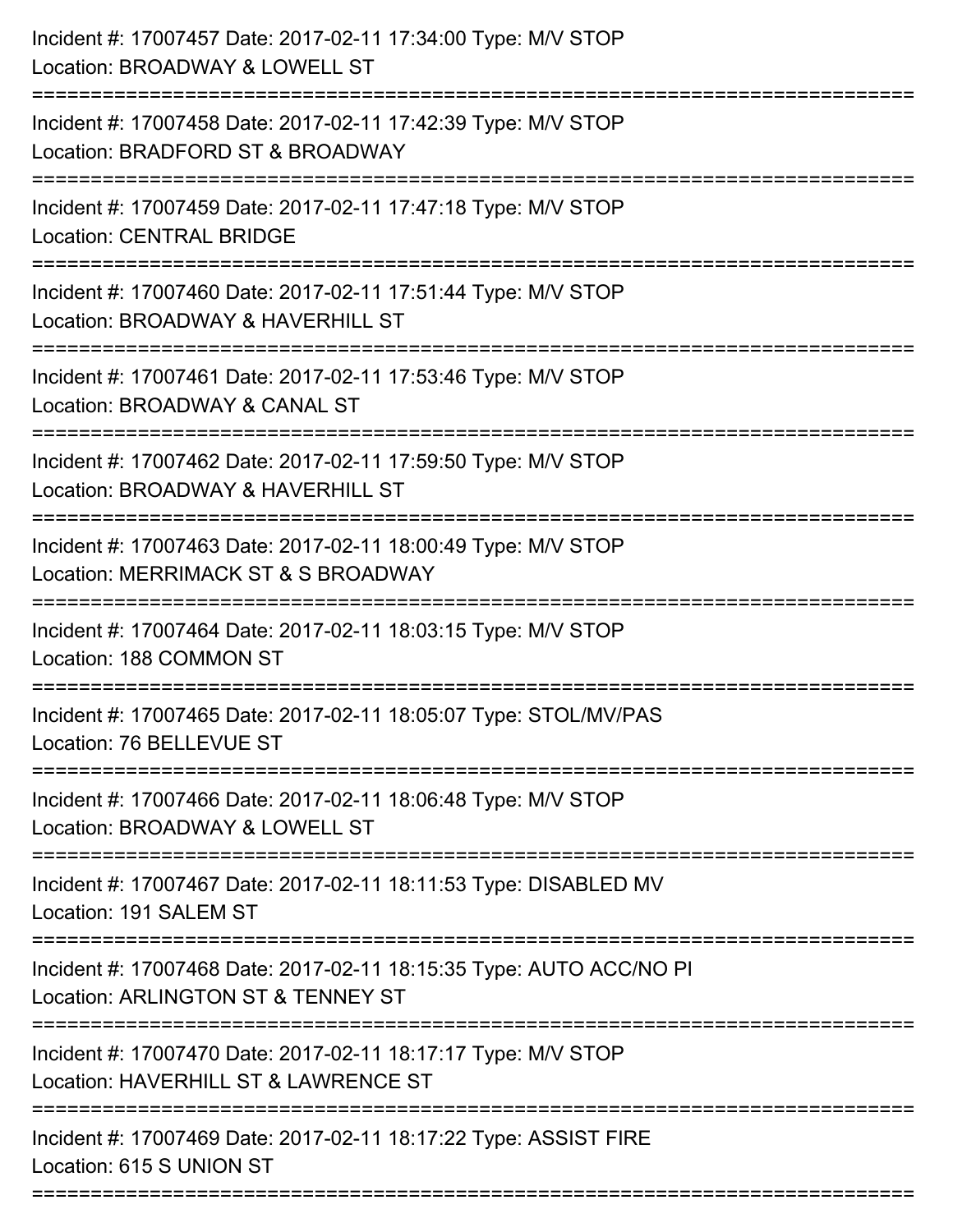Location: BROADWAY & ESSEX ST

| Incident #: 17007472 Date: 2017-02-11 18:23:21 Type: M/V STOP<br>Location: ESSEX ST & WINTER ST                      |
|----------------------------------------------------------------------------------------------------------------------|
| Incident #: 17007473 Date: 2017-02-11 18:28:58 Type: M/V STOP<br>Location: S BROADWAY & SHATTUCK ST                  |
| Incident #: 17007475 Date: 2017-02-11 18:31:13 Type: M/V STOP<br>Location: AVON ST & E HAVERHILL ST                  |
| Incident #: 17007474 Date: 2017-02-11 18:31:35 Type: ALARM/BURG<br>Location: LOAN USA / 92 BROADWAY                  |
| Incident #: 17007476 Date: 2017-02-11 18:32:49 Type: M/V STOP<br>Location: BRADFORD ST & BROADWAY                    |
| Incident #: 17007478 Date: 2017-02-11 18:33:59 Type: MV/BLOCKING<br>Location: 34 WALNUT ST                           |
| Incident #: 17007479 Date: 2017-02-11 18:34:14 Type: M/V STOP<br>Location: BROADWAY & HAVERHILL ST                   |
| Incident #: 17007481 Date: 2017-02-11 18:42:07 Type: NEIGHBOR PROB<br>Location: 10 DIAMOND ST #15                    |
| Incident #: 17007480 Date: 2017-02-11 18:43:04 Type: M/V STOP<br><b>Location: CENTRAL BRIDGE</b>                     |
| =======================<br>Incident #: 17007482 Date: 2017-02-11 18:44:01 Type: M/V STOP<br>Location: 208 FARNHAM ST |
| Incident #: 17007483 Date: 2017-02-11 18:45:43 Type: M/V STOP<br>Location: ESSEX ST & HAMPSHIRE ST                   |
| Incident #: 17007484 Date: 2017-02-11 18:46:07 Type: M/V STOP<br>Location: MARKET ST & PARKER ST                     |
| Incident #: 17007485 Date: 2017-02-11 18:46:40 Type: M/V STOP<br>Location: ESSEX ST & MEDFORD ST                     |
|                                                                                                                      |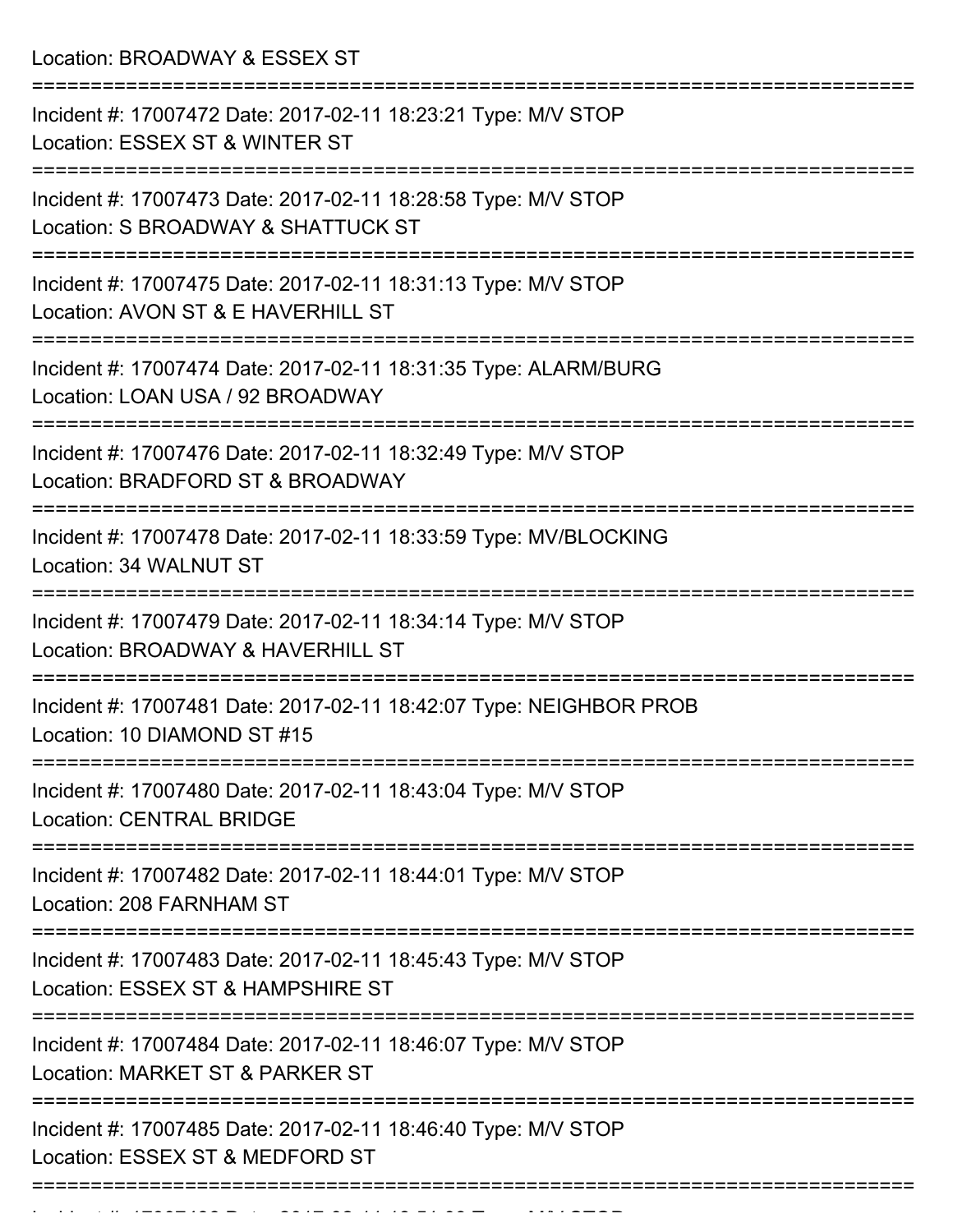Location: 47 AMES ST

| Incident #: 17007487 Date: 2017-02-11 18:58:21 Type: M/V STOP<br>Location: FRANKLIN ST & LOWELL ST |
|----------------------------------------------------------------------------------------------------|
| Incident #: 17007488 Date: 2017-02-11 18:59:03 Type: M/V STOP<br>Location: BRADFORD ST & BROADWAY  |
| Incident #: 17007489 Date: 2017-02-11 19:01:09 Type: M/V STOP<br>Location: COMMON ST & FRANKLIN ST |
| Incident #: 17007490 Date: 2017-02-11 19:02:59 Type: MV/BLOCKING<br>Location: 115 NEWTON ST        |
| Incident #: 17007491 Date: 2017-02-11 19:03:10 Type: M/V STOP<br>Location: FRANKLIN ST & LOWELL ST |
| Incident #: 17007492 Date: 2017-02-11 19:03:22 Type: NOISE ORD<br>Location: 14 WELLS ST FL 3       |
| Incident #: 17007493 Date: 2017-02-11 19:04:36 Type: M/V STOP<br>Location: 200 COMMON ST           |
| Incident #: 17007494 Date: 2017-02-11 19:08:18 Type: M/V STOP<br>Location: HAVERHILL ST & WEST ST  |
| Incident #: 17007495 Date: 2017-02-11 19:25:44 Type: M/V STOP<br>Location: 700 ESSEX ST            |
| Incident #: 17007496 Date: 2017-02-11 19:29:53 Type: M/V STOP<br>Location: 90 LOWELL ST            |
| Incident #: 17007497 Date: 2017-02-11 19:32:03 Type: M/V STOP<br>Location: BROADWAY & LOWELL ST    |
| Incident #: 17007498 Date: 2017-02-11 19:33:13 Type: NOISE ORD<br>Location: 20 BENNINGTON ST FL 2  |
| Incident #: 17007499 Date: 2017-02-11 19:39:46 Type: HIT & RUN M/V<br>Location: 97 MT VERNON ST    |
|                                                                                                    |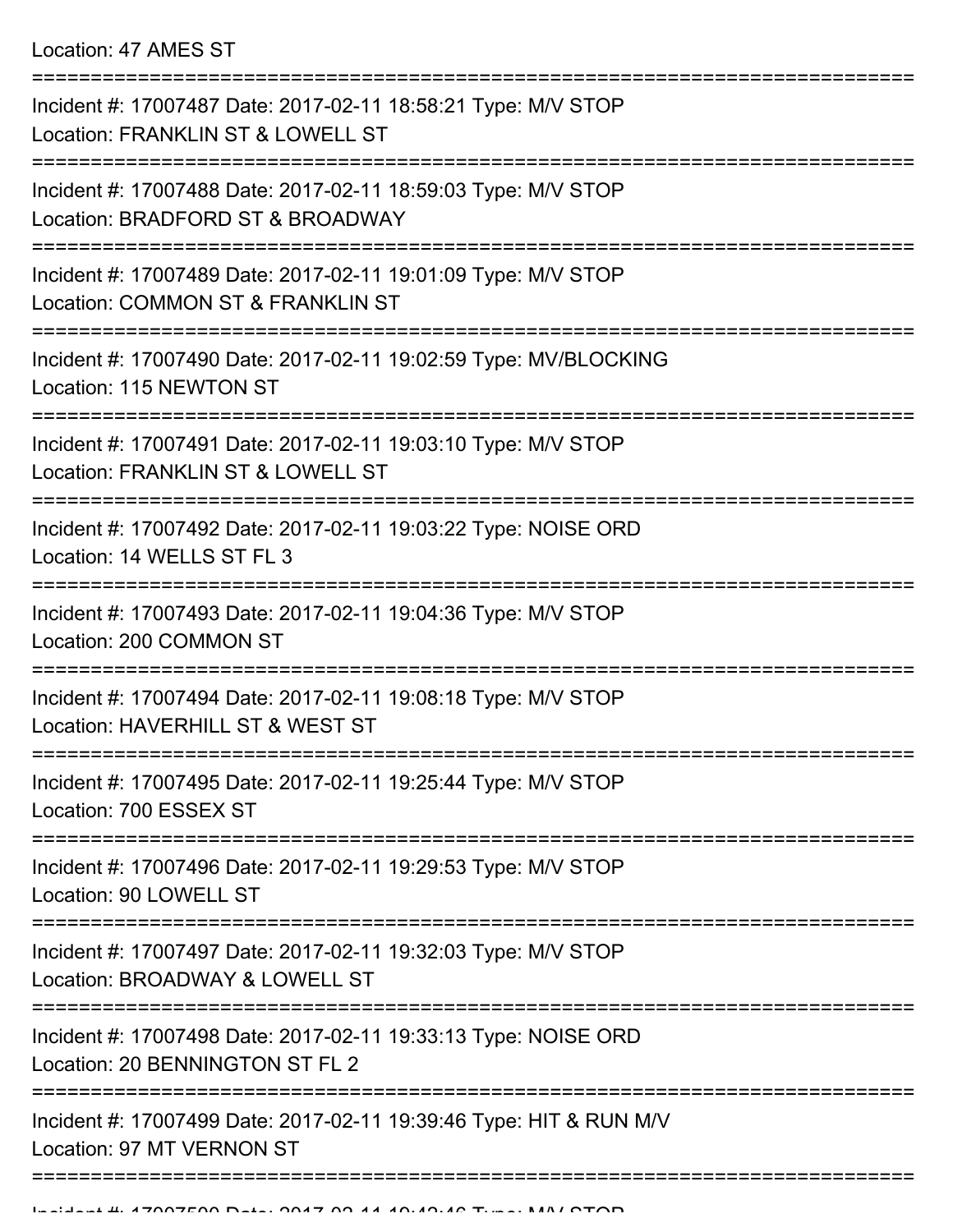| Location: BROADWAY & PARK ST                                                                                                         |
|--------------------------------------------------------------------------------------------------------------------------------------|
| Incident #: 17007501 Date: 2017-02-11 19:43:16 Type: WARRANT SERVE<br>Location: GARDEN ST & UNION ST<br>:========================    |
| Incident #: 17007502 Date: 2017-02-11 20:04:05 Type: MV/BLOCKING<br>Location: 85 WESLEY ST                                           |
| Incident #: 17007503 Date: 2017-02-11 20:43:29 Type: M/V STOP<br>Location: ALLSTON ST & HIGH ST                                      |
| :============================<br>Incident #: 17007504 Date: 2017-02-11 21:14:00 Type: M/V STOP<br><b>Location: CENTRAL BRIDGE</b>    |
| Incident #: 17007505 Date: 2017-02-11 21:44:16 Type: HIT & RUN M/V<br>Location: DUCK BRIDGE / 0 ISLAND ST                            |
| Incident #: 17007506 Date: 2017-02-11 22:07:46 Type: AUTO ACC/NO PI<br>Location: 283 JACKSON ST                                      |
| Incident #: 17007507 Date: 2017-02-11 22:32:27 Type: SUS PERS/MV<br>Location: 141 WOODLAND ST                                        |
| Incident #: 17007508 Date: 2017-02-11 22:38:12 Type: MAN DOWN<br>Location: 49 N PARISH RD                                            |
| ;=================================<br>Incident #: 17007509 Date: 2017-02-11 22:41:28 Type: DISTURBANCE<br>Location: 19 BROOK ST FL 1 |
| Incident #: 17007510 Date: 2017-02-11 22:42:07 Type: NOISE ORD<br>Location: 20-22 BENNINGTON ST FL 1                                 |
| Incident #: 17007511 Date: 2017-02-11 22:43:12 Type: M/V STOP<br>Location: ALLSTON ST & HIGH ST                                      |
| Incident #: 17007512 Date: 2017-02-11 22:51:03 Type: LARCENY/PAST<br>Location: 43 TRENTON ST                                         |
| Incident #: 17007513 Date: 2017-02-11 23:05:10 Type: DOMESTIC/PROG<br>Location: 28 SUMMER ST #2                                      |
| Incident #: 17007514 Date: 2017-02-11 23:21:05 Type: SUS PERS/MV                                                                     |